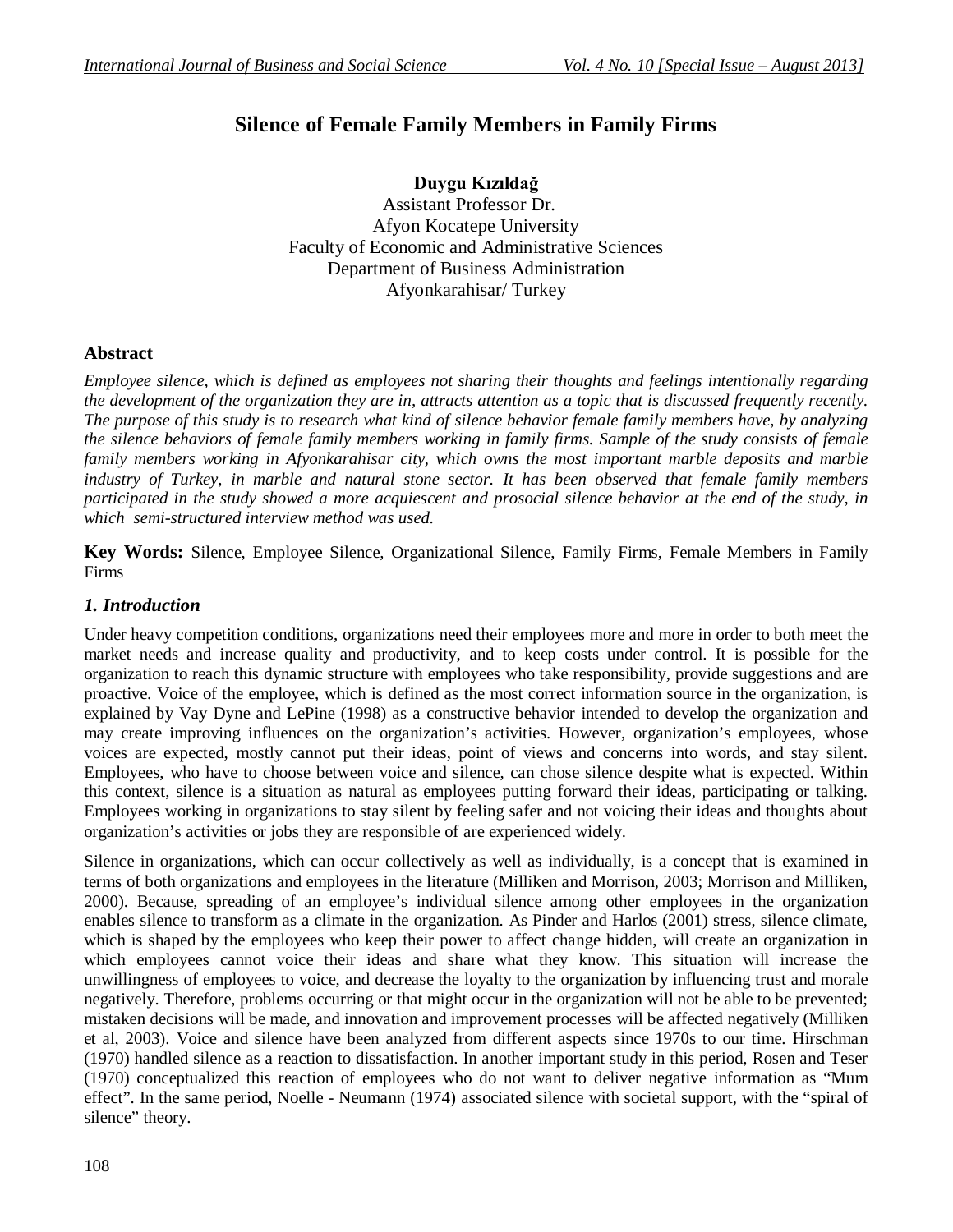According to this theory, while employees that think that they will not have any support from the society and be isolated are reluctant to talk; in an opposite situation they can express themselves without any fear. Following these antecedent studies, why and in which topics employees prefer to remain silent have been researched. Moreover, why and how employees decide about getting silent have also been discussed (Milliken et al, 2003: 1454). Afterwards, many studies have been done in the literature, associating voice and silence concepts with different variables (such as organizational learning, organizational justice).

Recently on the other hand, studies aiming to determine the effect of gender, which is among the demographical characteristics of employees, on silence stand out (Detert and Burris, 2007; LePine and Van Dyne, 1998; Morrison and Milliken, 2000; Pinder and Harlos, 2001). According to Morrison and Milliken (2000), gender is one of the important factors influencing silence behavior of employees. Pinder and Harlos (2001) point that women are more silent in the presence of men. In this study, effect of gender on silence is handled in terms of societal gender, and it is stated that men have a louder organizational voice.

When viewed from the point of societal gender, which is explained as the division of roles in the society as women and men, women are raised as convenient to certain role patterns (Acker, 1988). Therefore, women present roles that are perceived suitable by society to them and this situation reflects to business life as well. Especially in traditional societies, gender asymmetry between family and business increases. The fact that business life is the most important role in men's lives put women forward with their roles in family lives, and their roles in business life remains in the second plan (Loscocco and Leicht, 1993). Therefore, women take place in business life in service sector or operational jobs that are perceived more suitable for them, with lower payments and statuses than men. This situation prevents women to voice their ideas, knowledge or thoughts about the organization or their jobs. This picture appears in family firms, which are formed by traditions, more often. Silence is a behavior, which is consulted to by both professionals and family members working in family firms. However, when the silence of family members is analyzed, silence of female members who are defined by their absence or invisibility become more remarkable. In the literature, silence of female family members is mostly associated with the invisibility of these members. In this regard, it can be stated that there are not enough studies that handle female family members working in the family firms in terms of only voice and silence. In Turkey on the other hand, there is not a study that makes an evaluation from this aspect on female family members in family firms. In this study, with an aim to fill this gap in the literature, silence is handled from the point of female members in family firms and what kind of silence behaviors women express is aimed to be identified. With this study, forming a perspective on female family members' staying silent behaviors is aimed.

### *2. Causes of Silence in Organizations*

Even though silence, whose dictionary meaning is explained as staying silent and lapse (www.tdk.org.tr), is seen as a brand new concept in terms of organizations, it was first aimed to be defined by Hirschman (1970) with the "Exit-Voice" approach. In this approach "Exit" gives the opportunity to escape from the relationships with the organization or to end them; and "Voice" gives the opportunity to resolve the displeasures while protecting the relationships (Lee and Jablin, 1992). "Exit" or "Voice" are affected from "Loyalty", which is a third concept in Hirschman model. Loyalty is related to waiting for the conditions to get better in a passive but optimistic way, supporting the organization and hoping for development (Leck and Saunders, 1992; Parker, 1997). Hirschman handled silence as the lack of voice and associated with loyalty. According to this, employees staying silent do not give any voice by being loyal, although they are unsatisfied.

Morrison and Milliken (2000) approached to silence as a collective phenomenon, and defined organizational silence concept for the first time. According to Morrison and Milliken (2000), organizational silence is the intentional protection of employees' ideas, information and thoughts about the organization they are in and tasks they are responsible of. Preference of employees to remain silent is shaped by the belief that talking about the problems in the organization will not create a difference, and the expectation that sharing ideas, information and thoughts will receive anticipated negative outcomes (such as being viewed negatively, damaged relationships, retaliation or punishment and negative impact). Another important study, in which the decisions of employees to remain silent are examined, belongs to Pinder and Harlos (2001). Pinder and Harlos (2001) define employee silence as the protection of thoughts about topics related to organizational situations, by people who are perceived as having the skill to affect change. In light of these studies, it is seen that organizational silence is approached in the literature both as a collective phenomenon and an individual behavior.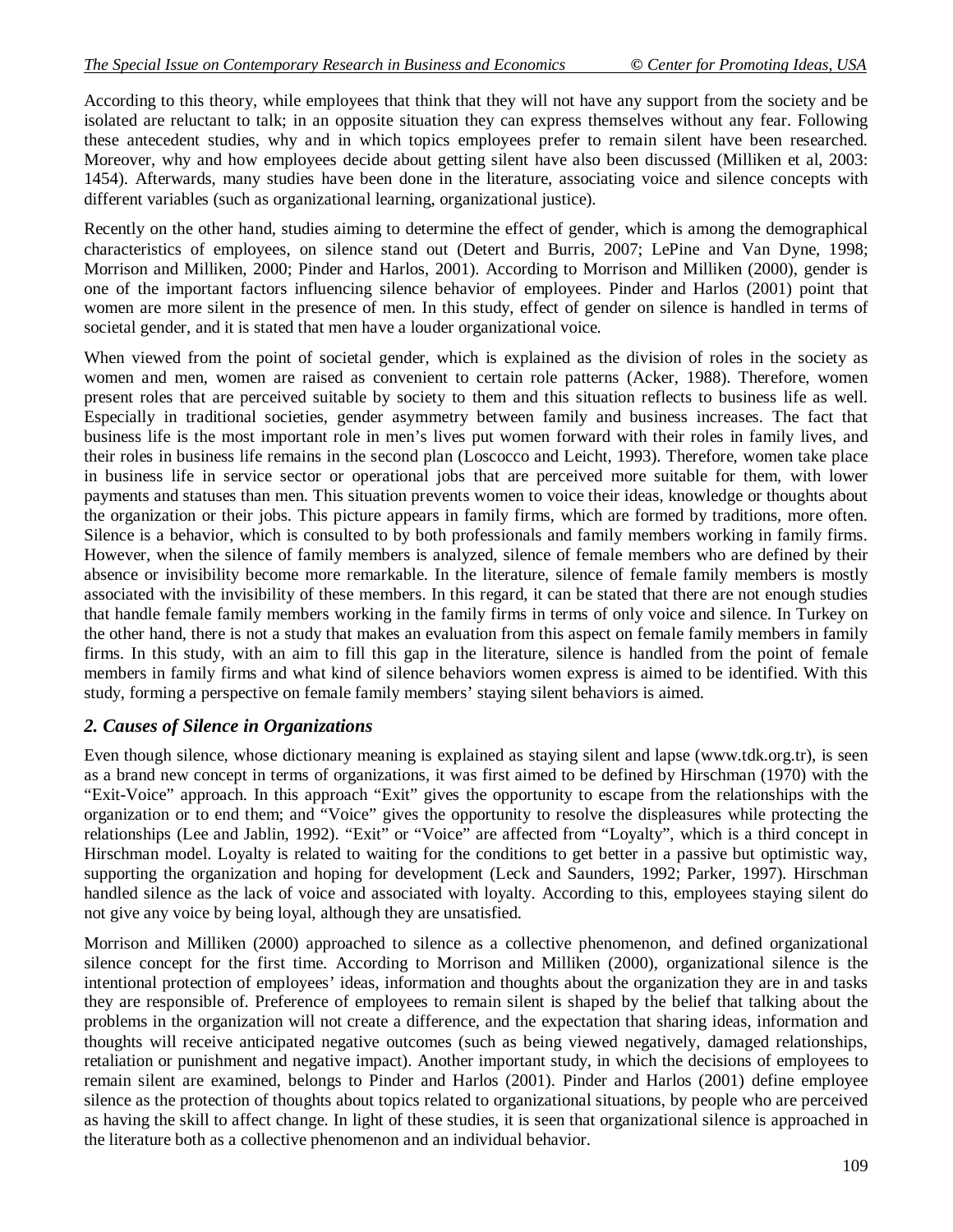Employees not sharing the problems they face or improvements they might suggest, and this situation to become collective in the organization brings out organizational silence. Therefore, organizational silence can be evaluated as a process that starts with the employee to choose not to share his/her thoughts by not contributing to his/her own organization; and ends as silence spreads in the organization and employees become reluctant to state their views and thoughts (Bowen and Blackmon, 2003).

Although many employees know the truth about the topics and problems in the organization, they do not have the courage to tell it to their superiors; and they are struck in a paradox. Paradoxical employee silence, which is assessed as a dangerous obstacle in front of organizational change and development, may occur in organizations because of various reasons (Morrison and Milliken, 2000). In the literature however, employee silence is handled with two different dimensions. The first dimension stresses that employees remain silent consciously and employee silence is caused by themselves, that is individual factors. The second dimension on the other hand argues that employees are kept silent by force because of organizational or managerial factors (Blackman and Sadler-Smith, 2009; Morrison and Milliken, 2003; Pinder and Harlos, 2001).

Individual factors affecting employee silence can be listed as lack of experience or working in lower levels (Milliken et al, 2003), the employee to evaluate talking risky or meaningless (Morrison and Milliken, 2000), to be afraid of being labeled, being perceived as order violator, having their relationships get harmed and being isolated (Blackman and Sadler-Smith, 2009; Milliken and Morrison, 2003; Milliken et al, 2003; Pinder and Harlos, 2001), as well as being punished, losing their jobs or not being able to promote (Bowen and Blackmon, 2003; Milliken et al, 2003; Perlow and Williams, 2003). On the other hand, organizational norms (Bowen and Blackmon, 2003), non-existence of a participative organization culture (Huang et al, 2005), hierarchical structuring and lack of feedback (Morrison and Milliken, 2000), organizational culture supporting silence and existence of silence climate in the organization (Milliken et al, 2003; Morrison and Milliken, 2000) appear as organizational factors causing employee silence. Together with this, inadequacy of the management (Morrison and Milliken, 2000), the manager to be prejudiced (Milliken et al, 2003; Morrison and Milliken, 2000), not behaving in a supportive way and to be distant in relationships with employees or being afraid of negative feedback (Bowen and Blackmon, 2003; Milliken et al, 2003; Pinder and Harlos, 2001) are managerial factors associated with employee silence.

# *3. Types of Silence in Organizations*

Employee silence has been analyzed by Pinder and Harlos (2001) under two headings, as acquiescent silence and quiescent silence. While acquiescent silence is associated with obedience, quiescent silence is based on planned negligence. Van Dyne et al (2003) on the other hand stressed that employee silence will not appear as only inexistence of voice. They added prosocial silence as an addition to Pinder and Harlos's (2001) silence types, by associating employee silence with organizational citizenship. Thus, they argued that there are three different types of silence and voices as acquiescent silence, defensive silence and prosocial silence. Accordingly, they classified motives regarding three different types of silence and sonance tendency, and the behaviors of these motives.

Acquiescent silence includes silence behaviors that appear depending on neglect and obedience. In this type of silence, employees settle for the organizational situation that they are in, most of the times they are not aware of alternatives or ignores alternatives. Therefore employees do not share the information, idea and thoughts with anyone and stay passive (Pinder and Harlos, 2001). The employee to think that his/her ideas will not be given importance and thus will not create a difference, to feel inadequate individually, to shape his/her behaviors and thoughts according to decisions taken and norms formed in workplace, and to accept all these are characterized as acquiescent silence behaviors. Defensive silence includes silence behaviors directed to self-protective behavior based on fear. Silence based on self-protection and fear is the act of the employee to keep his/her ideas, thoughts and information owned, in order to protect him/herself (Van Dyne et al, 2003). While there is a tendency of not giving any effort in a passive way in acquiescent silence behavior, there is silence in defensive silence depending on fear. Employees tend to remain silent by not telling what they know, since they are afraid of being punished by their managers or being isolated. Moreover, this type of silence can also be related to the individual strategy that the employee sets for the future (Milliken and Morrison, 2003, Van Dyne et al, 2003). Prosocial silence on the other hand is other-oriented behavior based on cooperation. In other words, it is the protection of ideas, information and thoughts on behalf of the organization.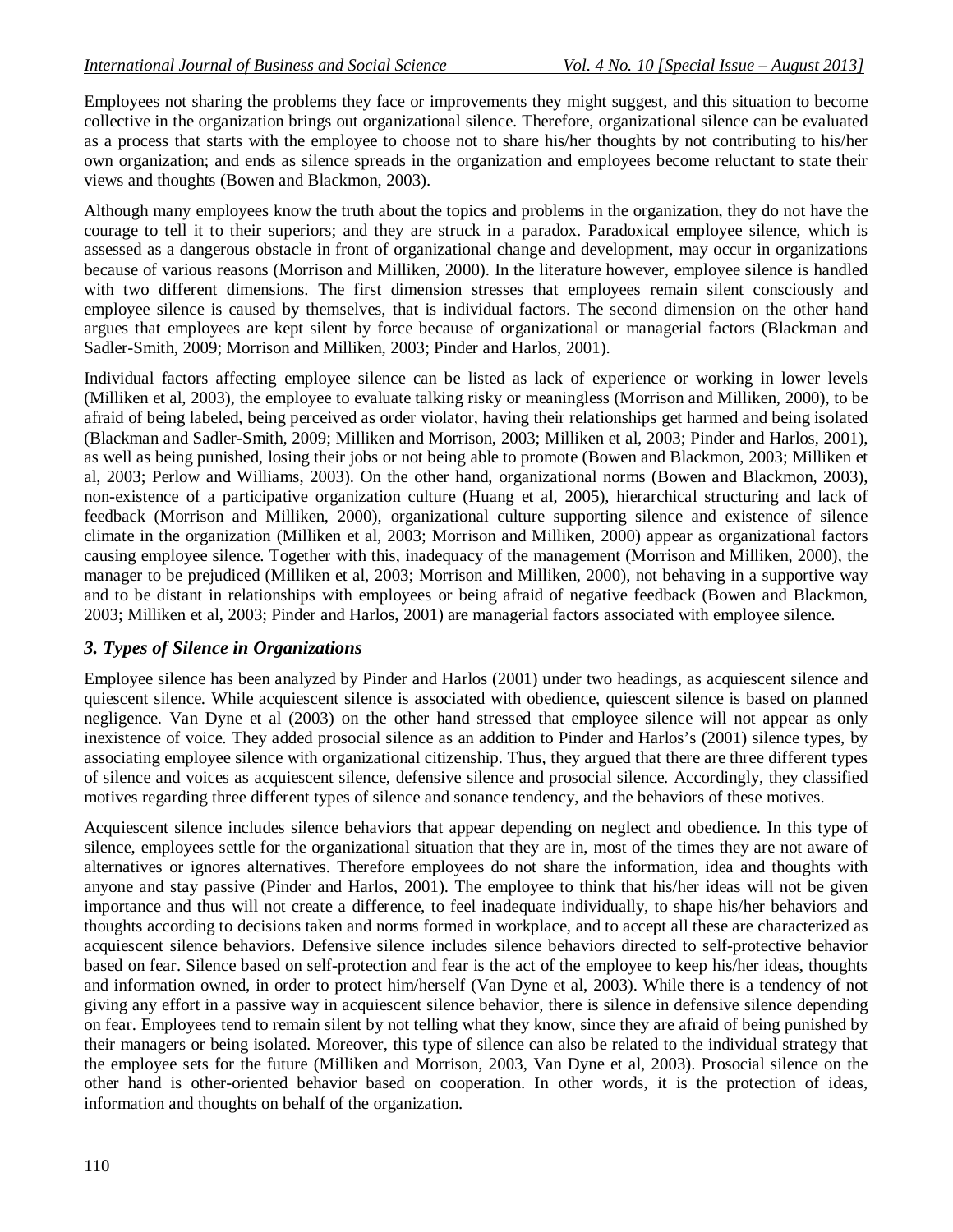Accordingly, prosocial silence behaviors, which are associated with organizational citizenship behavior, are proactive behaviors that are performed to prevent the threats coming from outer environment and might affect organizational loyalty (Morrison, 2011). Employees do not share special information belonging to the organization by protecting privacy and do not make any negative comments about the organization (Van Dyne et al, 2003).

# *4. Causes of Silence in Family Firms*

When studies in the literature are analyzed, it is seen that organizational silence is defined as employees consciously not sharing their feelings and thoughts about their jobs and organizations. Employees prefer to remain silent because of individual, organizational or managerial factors, and may show silence behaviors in different types. When these factors causing silence are taken into consideration, it is seen that family firms have characteristics convenient for employee silence to appear. In their study, Peirce et al (1998) stated that the deaf ear syndrome, which they define as ignorance against defects and troubles in the organization, will appear because of three different reasons. They defined especially family firms, businesses in rural areas, and businesses with a majority of male workers as organizational characteristics causing deaf ear syndrome.

Family firms are defined as businesses, in which more than one family member have a voice in the management and investment decisions (Cox, 1996) or basic management decisions are made with the influence of family members in board of directors or management (Chua et al, 1999). As can be understood from the definitions, family firms have unique dynamics that separate them from other businesses. Participation of family members in both business and family relations simultaneously, identification of family with firm values, formation of organization culture with values and believes of the family head the list of characteristics that separate family firms from others (Aronoff, 2000; Kepner, 1983). While most of the times these characteristics provide an advantage to the family firms; they also create disadvantages such as reflection of family relationships to work, a centralized management, a traditional manager theme and formation of a culture closed to change (Hollander and Bukowitz, 1990; Kepner, 1983), conflict and start of a power battle between family members (Beckhard and Dyer, 1983; Sonfield and Lusier, 2004), and having less trust to employees out of the family and nepotism (Kepner, 1983; Sharma, 2004).

It is seen that the disadvantages listed above overlap with organizational and managerial factors affecting employee silence. However, different than other firms, employee silence in family firms can be approached from 2 different dimensions; silence of employees who are not a member of the family, and silence of employees who are family members. When evaluated from the perspective of employees who are not family members, having less trust to employees who are not family members and experiencing nepotism will cause these employees to perceive talking meaningless. On the other hand, from the perspective of employees who are family members, participation of family members to both business and family relationships simultaneously and reflection of family relations to work are reasons for preferring silence. Existence of a centralized management, a traditional manager theme and a cultural understanding closed to change in family firms will support the silence of both family member and non-family member employees.

# *5. Silence of Female Members in Family Firms*

In studies, in which the demographical characteristics of employees are analyzed, it is observed that female employees are more silent than male employees in organizations (Pinder and Harlos, 2001: 343). Also in family firms, female members are defined as silent and even most of the times as invisible in a similar way. Culture of family firms consist of rules and principles that are not questioned and are directly applied. Families might have several rules about money, loyalty, conflict and roles in the family (Hollander and Bukowitz, 1990). The fact that traditional culture and values, and gender based norms are dominant in family firms will cause the silence of family member employees to differentiate. In family firms, in which traditional structure is strong and protected, female family members are still kept out of the business. Mostly, it is seen that the views of female members are consulted insincerely, only in board of directors process in voting or participating in the decisions made (Rowe and Hong, 2000). It is known that although female family members actively working in family firms have the same working conditions with female family members; they do not receive the same level of importance and cannot obtain the salary or position as a result of their contributions (Hollander and Bukowitz, 1990). Female family members often take place in the business in backstage or as invisible, and work without any payment or with a lower payment than male family members (Danes et al, 2005; Jimenez, 2009).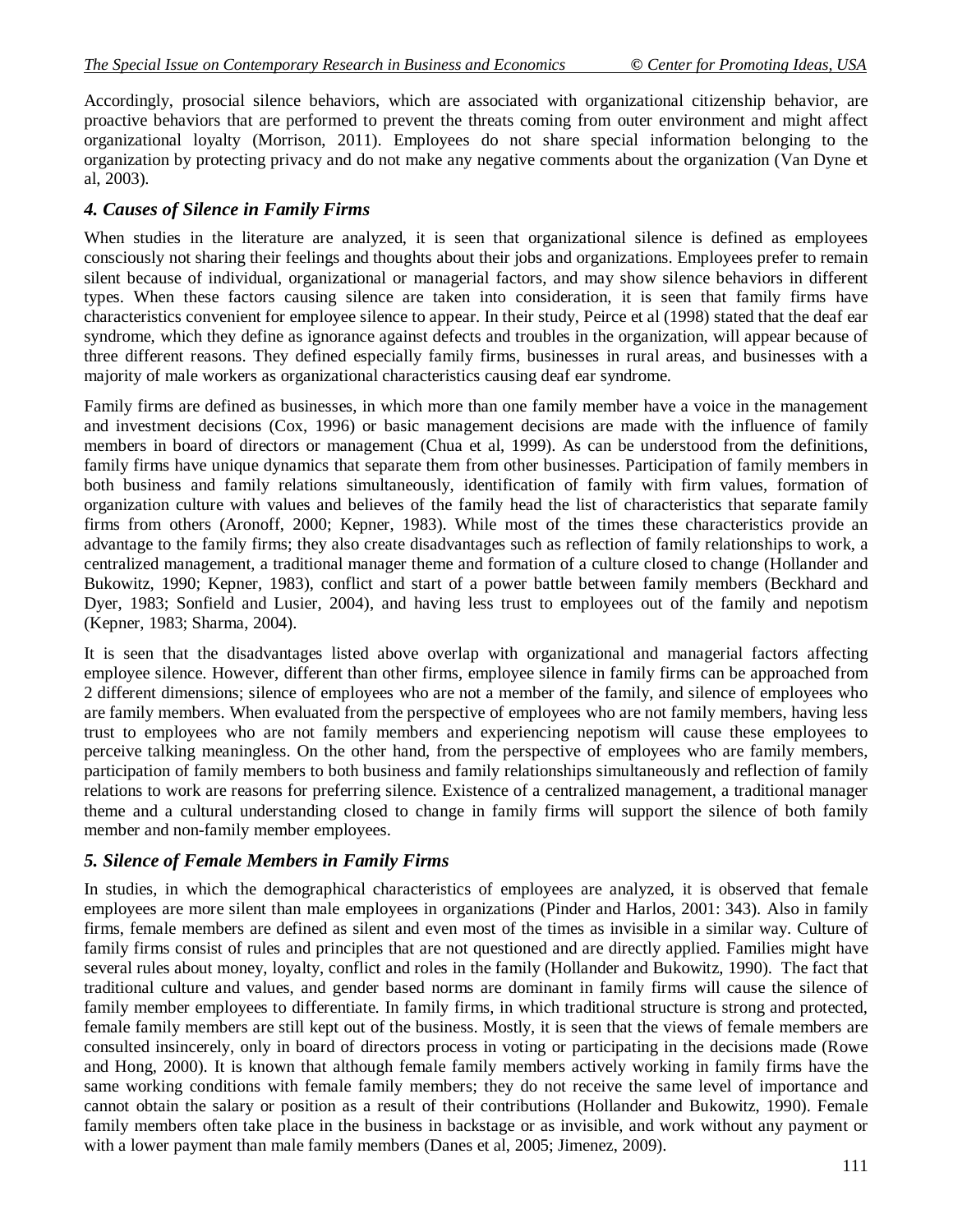Furthermore, female family members frequently do not plan their careers in the family firms and do not apply for the ownership of the family firm, with the aim of helping their families (Cole, 1997). This situation may be associated on one hand with traditional structure, and on other hand with fathers' limitation towards their little daughters in order to protect them and prevent them to get exhausted (Hollander and Bukowitz, 1990).

As a result, female family members remain silent since they are not in a position to share their views, information and thoughts about the organization or their jobs, and because they are often defined as helpful, mediator and coherent. In addition, changing the culture, value and norms of the family firms is not easy. Traditional culture and values, gender based rules in family firms contribute to the invisibility of female employees as well as their silence. Especially in traditional families, in which values such as respecting elders, avoiding conflict, obeying elders without criticizing are accepted, silence of females are assessed as a virtue. In such a situation, female family members prefer to remain silent and approve their superiors (Perlow and Williams, 2003).

# *6. Methodology of the Research*

Family firms have a special organization structure that is formed with the values of the family. In family firms the aim is to protect the future of the family and to leave the business to future generations. Therefore, employment of family members is given priority in family firms. It is seen that employees out of family are employed only when a certain size is achieved or family members fail to be adequate. This structure brings together other evaluations with it, in terms of silence. In family firms, where the founder or the family member in top management act more authoritarian in order not to lose his power or not to leave management to later generation family members, only the founder has voice. Other family members in the business prefer silence both because of the respect they have and the fear of spoiling the relationships. In family firms where employees out of the family take place, the situation is evaluated from the perspectives of both family members and non-family members (Hollander and Bukowitz, 1990; Kepner, 1983). While family member employees have more rights and voice in the organization by the power they have from the family; non-family member employees prefer silence more because of the fear of losing their jobs or not being able to promote (Kepner, 1983; Sharma, 2004). Therefore, non-family member employees frequently show loyalty to the founder or the family member in top management. Furthermore, silence behavior between family members observed in family firms depending on age and gender can also be expressed. Obedience to the oldest male child in traditional families cause other family members to choose silence (Danes et al, 2005; Hollander and Bukowitz, 1990). Again in traditional family firms, it is known that roles of female family members in the business are still shaped with societal gender approach. Female members, who are visible in the firm and manage to take place not only on paper but actively, are seen to be more silent than male family members (Hollander and Bukowitz, 1990). Female family member, who accepts or has to accept the role shaped by societal gender, will prefer silence in the firm.

In Turkey however, a study that is done directly on female family members regarding voice-silence axis does not exist. In this study, filling the gap in the literature by handling silence in terms of female members in family firms, and identifying what types of silence behaviors female members express are aimed. With this study, forming a view on the remaining silent behaviors of female family members in family firms is aimed.

The research is shaped with the assumption that female family members working in family firms will prefer to remain silent when they think that their voice will not create a difference, or they will receive negative consequences as response to their voice. In order to identify what types of silence behaviors female family members represent, silence behaviors are tried to be associated with acquiescent silence, defensive silence and prosocial silence in the study of Van Dyne et al (2003). Silence behaviors are classified considering the behavior list regarding silence types that take place in that study (Van Dyne et al, 2003).

Context of the research was determined as firms operating in Afyonkarahisar marble and natural stone sector, since they occupy an important place in the economy of the country and continue their activities maintaining traditional structures. While determining the content of the research, female family members working in family firms maintaining their traditional structures were aimed to be reached. The most important marble deposits and the oldest marble industry exist in Afyonkarahisar. Besides, many small and medium-sized businesses operate in marble and natural stone sector. Because of this reason, context of the research was determined as businesses operating in marble and natural stone sector in Afyonkarahisar city, since they occupy an important place in Turkish economy and also operate by maintaining their traditional structures.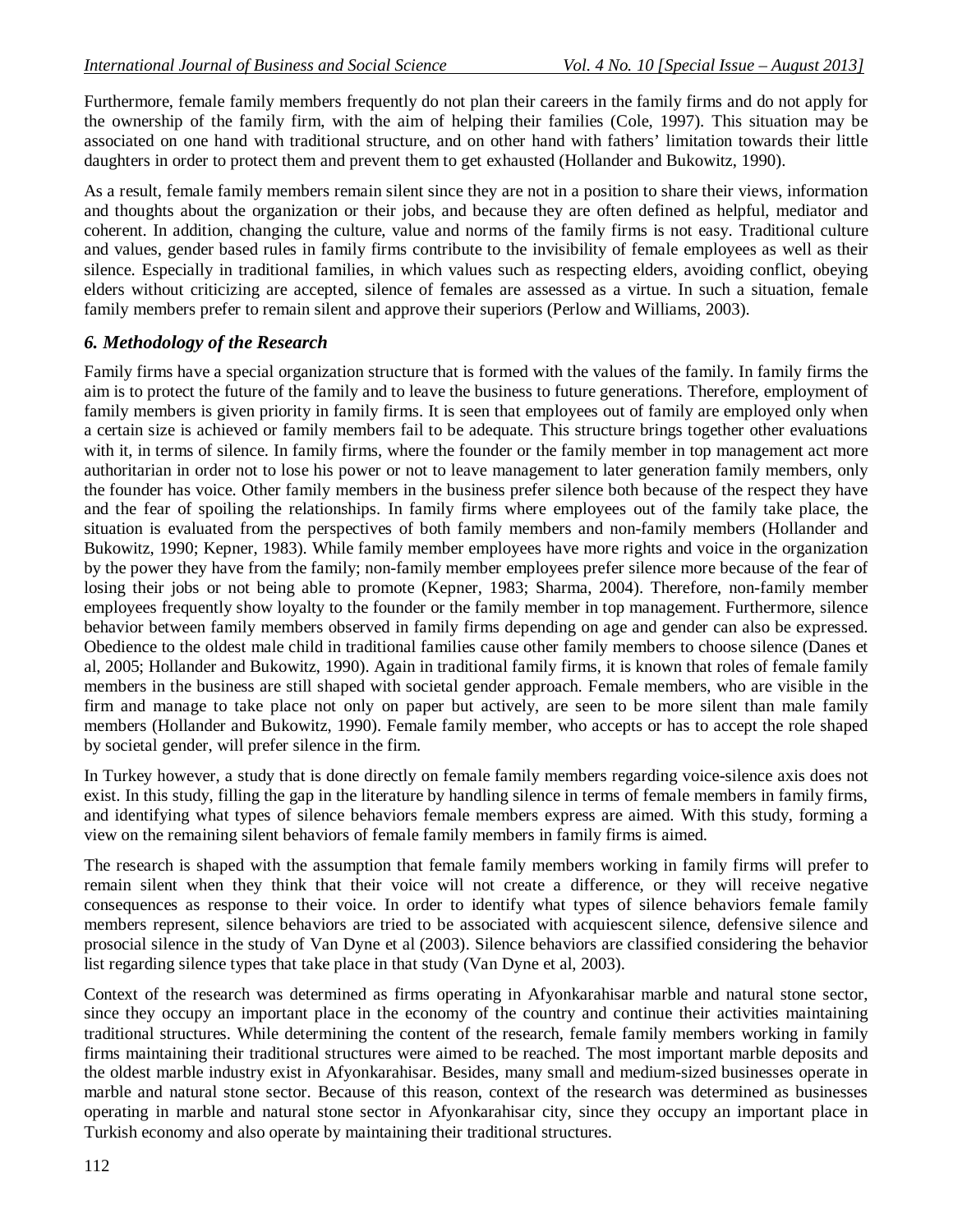Accordingly, current business lists prepared by Afyonkarahisar Chamber of Commerce and Industry have been analyzed. Business lists, in which firms operating in marble and natural stone sector take place, namely 5. Group headed "Mining, Stone and Marble Quarries", 10. Group headed "Marble Factories" and 27. Group headed "Marble Exporters" were integrated. Firms taking place in both lists were identified and simplified; and firms operating in different business branches although they take place in the lists and firms that do not employ any female family members are exempted from the list, according to the information gathered from Afyonkarahisar Chamber of Commerce and Industry records. Accordingly, 53 firms form the sample of the study. In order to identify the female family members to be interviewed in the firms in the context of the sample, again Chamber records were looked at and information was gathered from the Chamber management, and interviews were requested from the firms. However, problems such as female family members to refuse the interview or as not being able to reach these members were experienced. Consequently, 32 female family members were interviewed in total. Not being able to interview all the female family members working in the sample is one of the limitations of the research.

With the thought that female family members may voice their feelings and thoughts about their silence in a more clear way; semi-structured interview method among qualitative research techniques was used. Interviews were done in the workplace of the female family members and took 25-50 minutes considering their work intensity. Questions asked in semi-structured interviews consist of three groups:

- 1. Questions regarding demographic characteristics,
- 2. Questions regarding the causes of female family members' silence,
- 3. Questions regarding the identification of silence behaviors of female family members.

# *7. Findings of the Research*

After the semi-structured interviews, demographic characteristics of female family members interviewed are summarized in Table 1. 28.1% (9 people) of the female family members interviewed take place in 20-30 age group, 37.5% (12 people) in 31-40 age group and 34.4% (11 people) in 41 and above age group. Rate of married participators is 78.1% (25 people). 34.4% (11 people) of the participants are high school graduates, while 53.1% (17 people) are university graduates and 12.5% (4 people) are master's graduates. Accordingly, it can be stated that majority of the female family members interviewed were married, 31 ages old and above, and have higher education. Furthermore, when the working time of female family members interviewed is assessed; it has been seen that 28.1% (9 people) worked in the family firm for 1-5 years, 21.9% (7 people) for 6-10 years and 50% (16 people) for more than 11 years.

| AGE                               | <b>PERCENT</b> | <b>NUMBER OF</b> |
|-----------------------------------|----------------|------------------|
|                                   |                | <b>PEOPLE</b>    |
| 20-30                             | 28,1%          | 9                |
| $31 - 40$                         | 37,5%          | 12               |
| 41 and above                      | 34,4%          | 11               |
| <b>MARITAL STATUS</b>             | <b>PERCENT</b> | <b>NUMBER OF</b> |
|                                   |                | <b>PEOPLE</b>    |
| <b>Married</b>                    | 78,1%          | 25               |
| <b>Single</b>                     | 21,9%          |                  |
| <b>EDUCATION</b>                  | <b>PERCENT</b> | <b>NUMBER OF</b> |
|                                   |                | <b>PEOPLE</b>    |
| <b>High-School</b>                | 34,4%          | 11               |
| <b>University</b>                 | 53,1%          | 17               |
| <b>Master's Degree</b>            | 12,5%          | 4                |
| <b>WORKING PERIOD IN THE FIRM</b> | <b>PERCENT</b> | <b>NUMBER OF</b> |
|                                   |                | <b>PEOPLE</b>    |
| 1-5 Years                         | 28,1%          | 9                |
| 6-10 Years                        | 21,9%          | 7                |
| 11 and above                      | 50,0%          | 16               |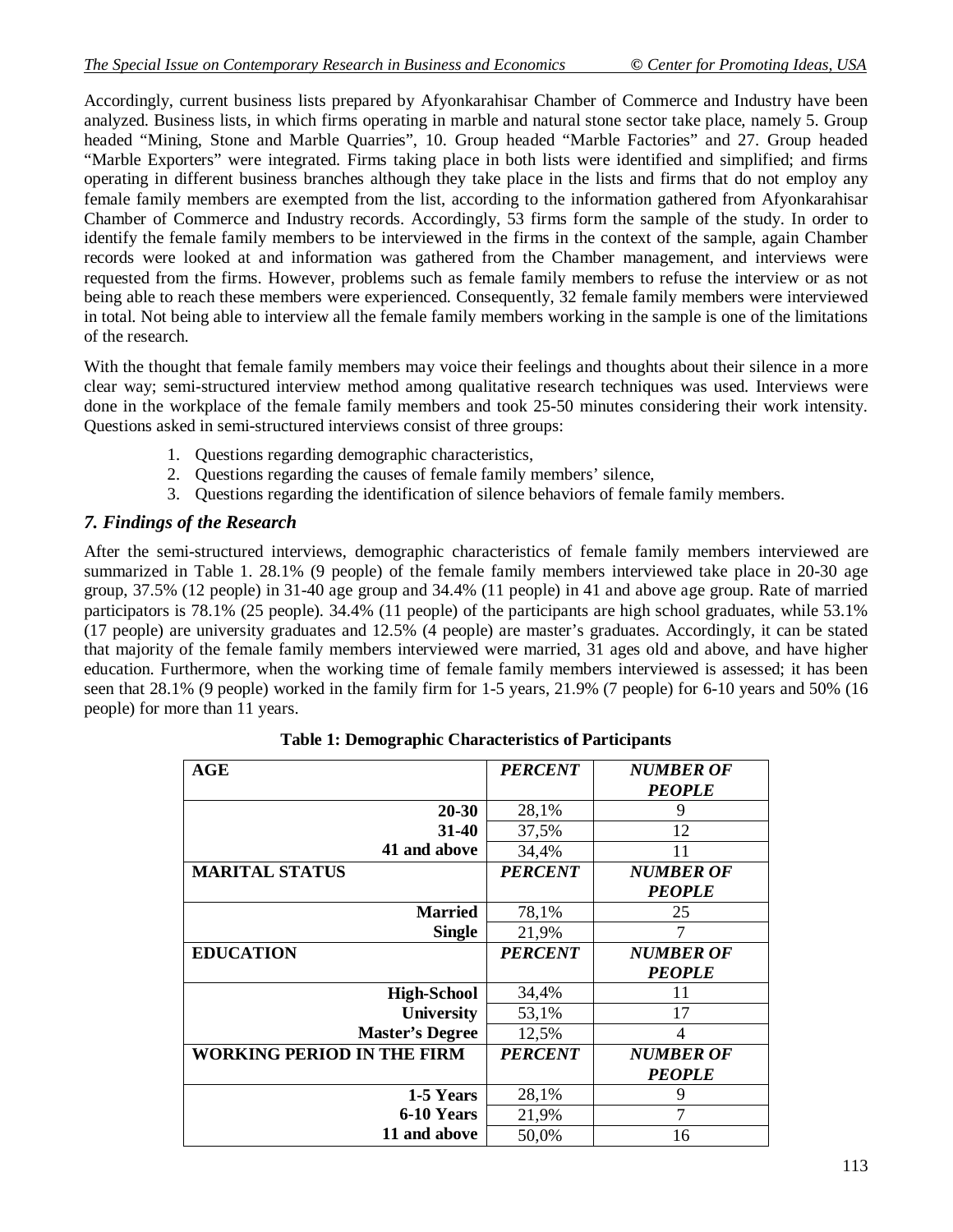When analyzed in terms of their family membership, it is seen that 25% (8 people) of the participants are wives of the founders, 53.1% (17 people) are the daughters of the founders and 21.9% (7 people) are the daughter-in-laws of the founders. It might be said that family firms, in which daughter-in-laws join the working life, made a transfer to a more democratic structure than a traditional structure that keeps their members who do not have blood ties or joined the family later. When the departments of female participants in the family organization are examined, it has been identified that 15.6% (5 people) of them work in accounting department, 37.5% (12 people) in marketing or sales department, and 46.9% (15 people) in export department. The fact that any of the participants do not have positions in production department or marble quarries is remarkable. It can be said that most of the participants interviewed have education in social sciences and advanced foreign language skills have been effective. In the open ended questions that were asked about how the choice of departments were made, it was seen that the choice was left to female members.

However, daughters in the first instance stated that they got suggestions from both their husbands and parents towards the convenience of administrative departments for them. Again majority of the participants (22 people) mentioned that they think production departments or marble quarries more suitable for men. It can be stated that the thought of working in production department or marble quarries is more suitable for men is adopted, depending on the role division based on gender. As the titles of female family members working in family are evaluated; it can be stated that 12.5% (4 people) work as specialists, 78.1% (25 people) as middle level managers, and 9.4% (3 people) as top level managers. Consequently, it can be said that majority if the female family members interviewed worked as mid-level managers. In all the firms in the sample, top management consists of male family members. Most of the female family members (18 people) working as mid-level managers expressed that they did not desire to be top level managers, since it would be difficult to balance work-family lives.

| <b>STATUS IN THE FAMILY</b>   | <b>PERCENT</b> | <b>NUMBER OF PEOPLE</b> |
|-------------------------------|----------------|-------------------------|
| Wife                          | 25%            | 8                       |
| <b>Daughter</b>               | 53,1%          | 17                      |
| Daughter-in-law               | 21,9%          |                         |
| <b>DEPARTMENT IN THE FIRM</b> | <b>PERCENT</b> | <b>NUMBER OF PEOPLE</b> |
| Accounting                    | 15,6%          | 5                       |
| <b>Marketing-Sales</b>        | 37,5%          | 12                      |
| <b>Export</b>                 | 46,9%          | 15                      |
| <b>TITLE IN THE FIRM</b>      | <b>PERCENT</b> | <b>NUMBER OF PEOPLE</b> |
| <b>Specialist</b>             | 12,5%          |                         |
| <b>Mid-Level Manager</b>      | 78,1%          | 25                      |
| <b>Top Level Manager</b>      | 9,4%           | 3                       |

|  |  |  |  |  |  | Table 2. Characteristics of Participants Regarding Their Statuses in Family and the Business |
|--|--|--|--|--|--|----------------------------------------------------------------------------------------------|
|--|--|--|--|--|--|----------------------------------------------------------------------------------------------|

In the interviews, participants were asked if they experienced any situations when they hesitated to share their views, thoughts and feelings intentionally, regarding improving their firms or jobs they are responsible from. 34.4% of the participants (11 people) answered this question as they never hesitate to share their thoughts and feelings and do express their thoughts in a democratic way. The rest 65.6% (21 people) of the participants on the other hand stated that they sometimes prefer not to share their thoughts about the firm or jobs they are responsible from.

| <b>CAUSES OF SILENCE</b>                                              | <b>PERCENT</b> | <b>NUMBER</b>    |
|-----------------------------------------------------------------------|----------------|------------------|
|                                                                       |                | <b>OF PEOPLE</b> |
| I always share my ideas, thoughts and feelings about the firm and the | 34,4%          |                  |
| jobs I am responsible from                                            |                |                  |
| From time to time I remain silent by hesitating to share my ideas,    | 65,6%          | 21               |
| thoughts and feelings about the firm and the jobs I am responsible    |                |                  |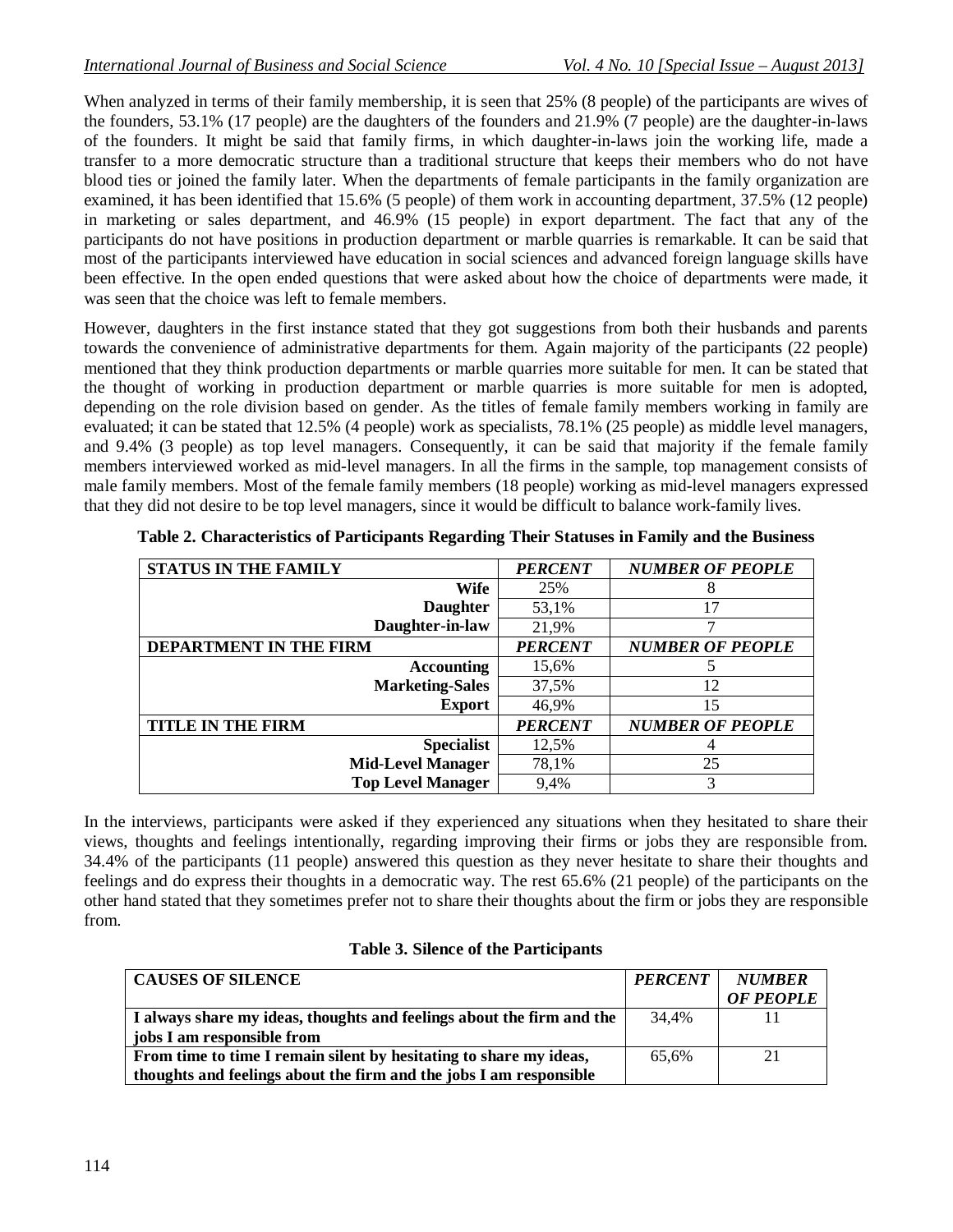Participants who prefer to remain silent were asked whether the reason underlying their choice was the belief that their talking will not create a difference, or the expectation of anticipated negative outcomes.52.4% (11 people) of the participants prefer to remain silent stated that they remain silent since they think that there will not be any difference towards improving the firm or their jobs. 47.6% (10 people) of the participants on the other hand stated that they prefer to remain silent since they think they will face anticipated negative outcomes. These negative outcomes were listed as to be afraid of being perceived as a person continuously complaining (1 person), to be afraid of the relationships with other employees and especially family members working in the firm to be damaged (7 people), and to be concerned about the negative impact of their ideas, thoughts and feelings on other employees, especially family member employees (2 people). Opposite of the literature, none of the participants had a statement indicating that they remain silent because of fear for punishment. This situation can be associated with the fact the study was completed in family firms and on family members working in these firms.

| <b>CAUSES OF SILENCE</b>                     | <b>PERCENT</b> | <b>NUMBER OF PEOPLE</b> |
|----------------------------------------------|----------------|-------------------------|
| Thought that talking will not create a       | 52.4%          |                         |
| difference                                   |                |                         |
| Thought they will face negative consequences | 47.6%          |                         |

#### **\* 11 people in the sample indicated that they do not remain silent**

In the research, dominant type of silence behaviors in female family members who first prefer to remain silent were aimed to be found out by in-depth questions. Additionally, both female family members, who indicated that they prefer to remain silent and that always share their thoughts, were asked if there were any special cases in their firms that require silence. All participants stated that they remained silent in order to protect confidential organizational information appropriately, and remaining silent in such cases is the right behavior.

| <b>DIMENSIONS AND BEHAVIORS OF SILENCE</b>                       | PERCENT | <b>FREQUENCY</b> |
|------------------------------------------------------------------|---------|------------------|
| <b>Acquiescent Silence</b>                                       |         |                  |
| Unwilling to speak up with suggestions for change because she is | %59     | 19               |
| disengaged.                                                      |         |                  |
| Keeps any ideas for improvement to herself because she has low   | %38     | 12               |
| self-efficacy to make a difference.                              |         |                  |
| <b>Defensive Silence</b>                                         |         |                  |
| Does not speak up and suggest ideas for change, based on fear.   | %31     | 10               |
| <b>ProSocial Silence</b>                                         |         |                  |
| Protects confidential organizational information appropriately,  | %100    | 32               |
| based on concern for the organization.                           |         |                  |

**Table 5. Silence Behaviors of Silent Participants** 

As seen in Table 5, female family members present acquiescent silence behavior in topics that are not related to them, or in situations that their talking will not create a difference. Again as also mentioned in causes of silence, it has been found out that the participants show defensive silence behavior because they are afraid of the reactions of especially the founders (husband or father) than their husbands or other family members. In the sample of this study, silence behaviors taking place in three different silence dimensions in the study of Van Dyne et al (2003) were not came across equally. It can be predicted that the reason for especially behaviors in defensive silence dimension to be observed less than other behaviors might be caused since female family members are working in their own family firms.

### *8. Conclusion*

This study has been completed in order to identify what types of silence behaviors are shown by female family members, who are working in family firms operating in Afyonkarahisar city marble and natural stone sector. It has been identified that participants showed acquiescent silence behavior caused by the belief that they will not create a difference, and defensive silence behavior caused by the expectation of negative consequences. Protection of family secrets, keeping critical information in the firm and family have been mentioned as special cases that require silence by participants. They have stated that they think performing prosocial silence behavior is the right behavior in such special situations.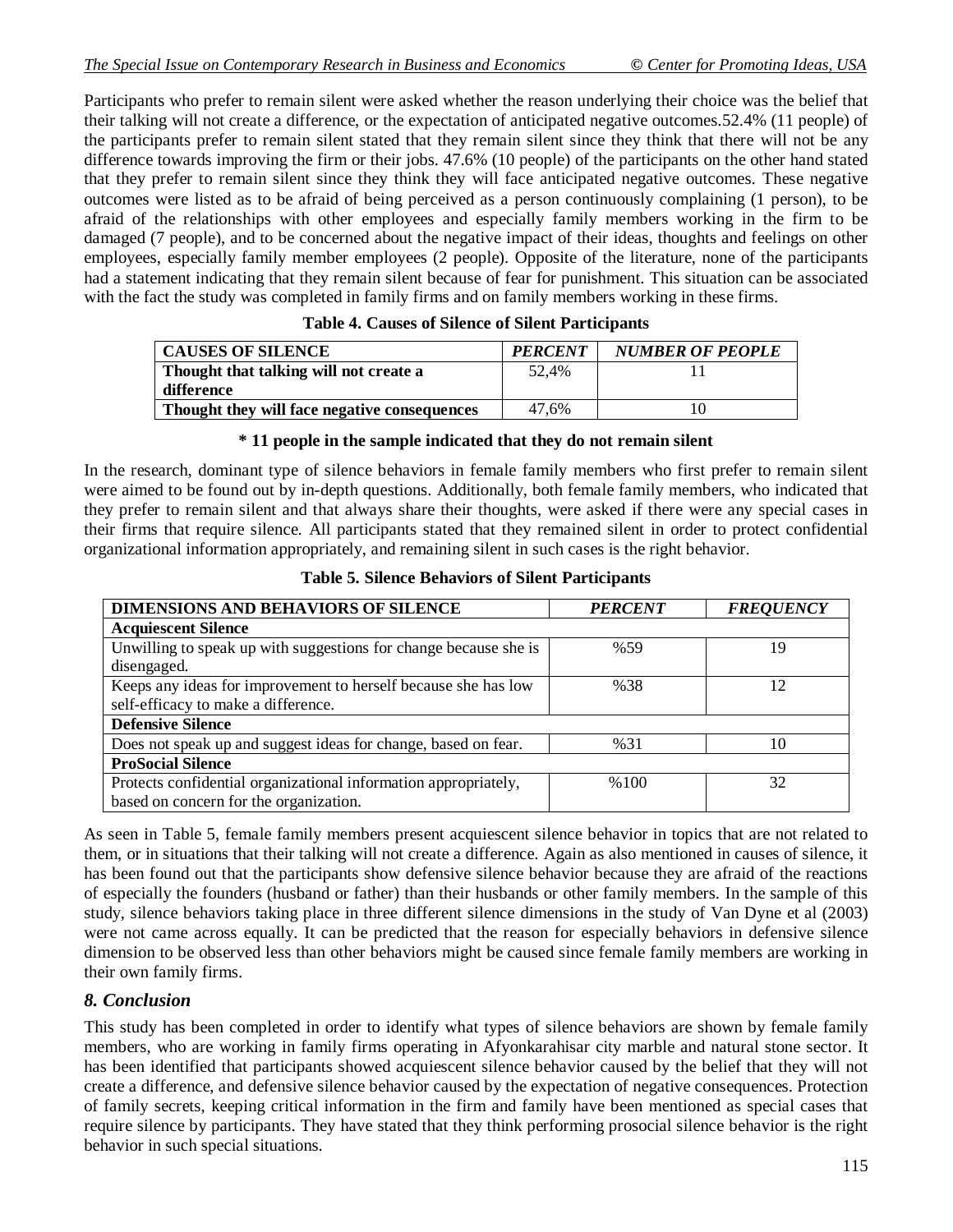This situation can be evaluated as an indicator that family firms constructing the research sample have dominant traditional family structure and loyalty to family values is protected. On the other hand, allowing female family members, especially daughter-in-laws in family firms, and having female members to take place in managerial positions are reflections of a modern structure. However, the fact that all participants are working in administrative departments and not thinking to promote to upper levels in terms of business-family life are indicators of conventionalism under this modern structure.

As the research results are evaluated, it can be stated that transition to modern structure to traditional structure enabled the curtain that ensured the invisibility of woman to open out. Together with the invisibility to disappear, changes do occur in the silence behaviors of women 31.3% of the participants to declare that they always share their ideas, information and thoughts is a positive indicator in this way. However, a big majority of the participants (68.8%) consisting the sample present silence behavior. In case that this silence climate formed is maintained, it would be unavoidable that female family members will become more defensive. Therefore, feeling of creativity and innovation will disappear in the organization; and this situation will negatively influence morale and loyalty.

Conclusions obtained from the study must be evaluated in the context of the research sample. The fact that the study was completed only in Afyonkarahisar city on female family members working in family firms, which operate in marble and natural stone sector, prevents the findings to be generalized to all family firms operating in Turkey or all female family members working in family firms. Despite these limitations, it is believed that the study will have a premise nature for the similar studies to be done on family firms.

Although the difficulty of changing the structure of family firms is known, it would be beneficial to approach silence concept not only from the perspective of female family members, but from the perspective of all employees. Forming a more participative structure, in which employees share their views and thoughts, is a prescription that will save not only family firms but all organizations from silence spiral.

# *References*

- Acker, J. (1988). Class, gender, and the relations of distribution*. Signs: Journal of Woman in Culture and Society*, 13 (3), 473-497.
- Aronoff, C. E. (1998). Megatrends in family business. *Family Business Review*, 11(3), 181-185.
- Beckhard,R., & Dyer,W. (1983). Managing continuity in family-owned business. *Organizational Dynamics*, 12  $(1), 5-12.$
- Blackman, D., & Sadler-Smith, E. (2009). The silent and the silenced in organizational knowing and learning. *Management Learning*, 40 (5), 569-585.
- Bowen, F., & Blackmon, K. (2003). Spirals of silence: The dynamic effects of diversity on organizational voice. *Journal of Management Studies*, 40 (6), 1393-1417.
- Chua, J. H., Chrisman, J. J., & Sharma, P. (1999). Defining the family business by behavior. *Entrepreneurship Theory and Practice*, Summer, 19-39.
- Cole, P. (1997). Women in family business. *Family Business Review*, 10 (4), 353–371.
- Cox, E. S. (1996). The family firm as a foundation of our free society: Strenghts and opportunities. R. K. Z. Heck (Ed.) In *The entrepreneurial family* (pp.8-15). Needham, MA: Family Business Resources Publishing.
- Danes, S. M., Haberman, H.R., & McTavish, D. (2005). Gendered discourse about family business. *Family Relations*, 54 (1), 116-130.
- Detert, J. R., & Burris, E. R. (2007). Leadership behavior and employee voice: Is the door really open? *Academy of Management Journal*, 50, 869–884.
- Hirschman, A. (1970). *Exit, Voice, and Loyalty: Responses to Decline in Firms, Organizations, and States*. Cambridge, MA: Harvard University Press.
- Hollander, B. S., & Bukowitz, W. R. (1990). Women, family culture and family business. *Family Business Review*, 3 (2), 139-151.
- http://www.tdk.org.tr (Retrieved July 25, 2013).
- Huang, X., Vliert, E. V. D., & Vegt, G. V. D. (2005). Breaking the silence culture: Stimulation of participation and employee opinion withholding cross‐nationally. *Management and Organization Review*, 1 (3), 459- 482.